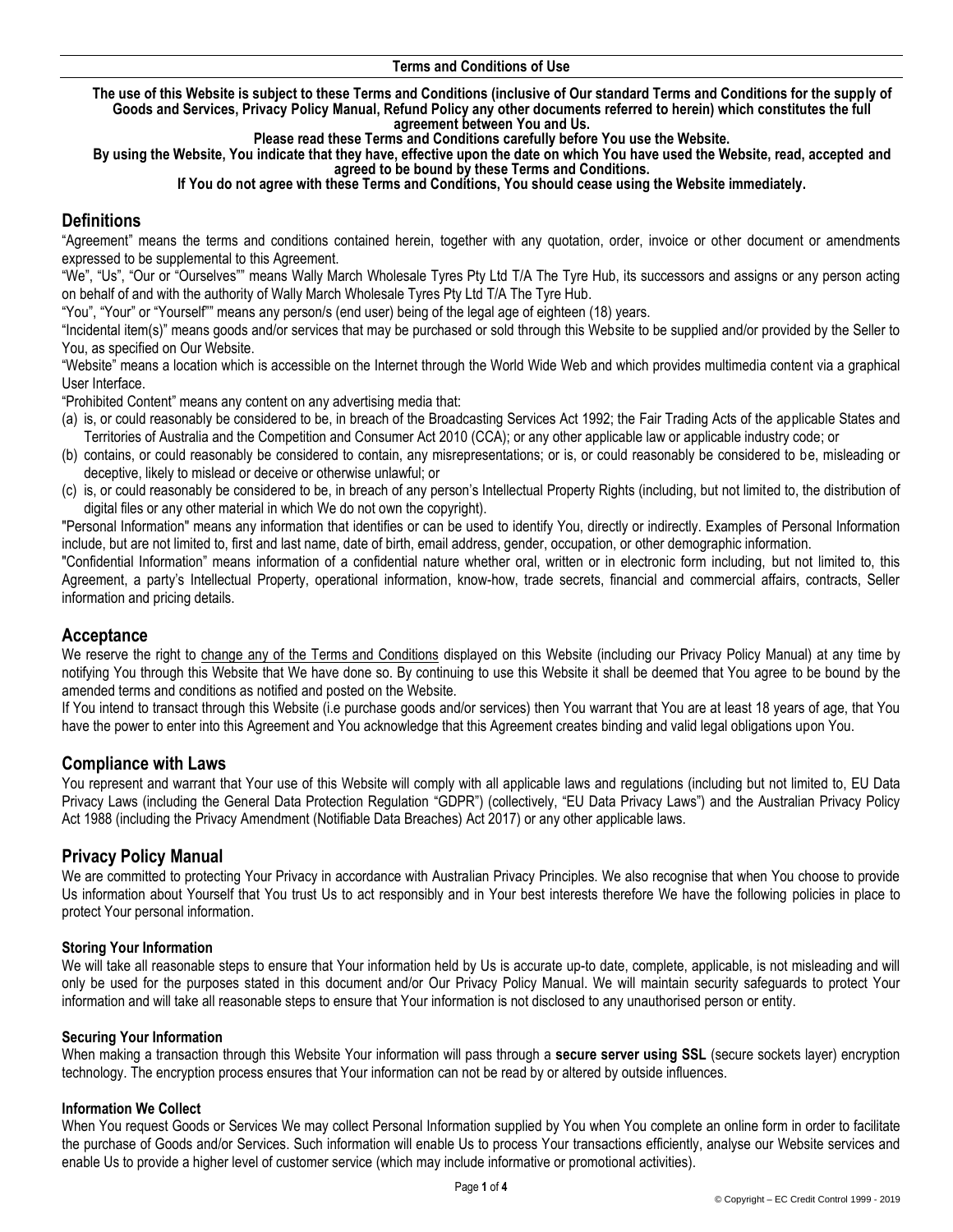We may also collect the following information/tracking data for statistical purposes and to help Us understand how to make Our Website more available and user friendly for You and to measure the success of any advertising activities We may under take:

- (a) Your IP address.
- (b) The date and time of Your visits to Our Website.
- (c) Your clicks and activity on this Website.
- (d) The referring Website if any through which You clicked through to this Website.
- (e) Technical information on Your browser, device and operating systems.

#### **Information We Release**

We will only release information about You as authorised by Yourself, required by law or where required in order for Us to provide Goods or Services to Yourself e.g to third party suppliers, or delivery companies. Where supplied to such third parties the information provided will only be sufficient for the third party to perform their services and may not be used by them for any other purpose.

We will not release Your information for any purpose which You could reasonably expect us not to release the information.

Except as detailed above We do not share, give, sell, rent, or lease information to third parties and Your Personal Information will only be disclosed to those employees within Our organisation who have a need to know in order to ensure You are provided with information about Our products and Services or to request Goods and Services through this Website.

Under the Privacy Act legislation You can ask to see any information We may hold about You and You also have the right to have any inaccuracies in the same corrected by Us. We will comply with any such requests to the extent required by the Privacy Act legislation within fourteen (14) days of the receipt of Your request. We may ask you to verify your identity in order to help us respond efficiently to your request.

## **Other Data Protection Rights**

You may have the following data protection rights:

- (a) To access, correct, update or request deletion of Personal Information. We will take all reasonable steps to ensure that the data We collect is reliable for its intended use, accurate, complete and up to date.
- (b) In addition, individuals who are residents of the European Economic Area "EEA" can object to processing of their Personal Information, ask to restrict processing of their Personal Information or request portability of their Personal Information. You can exercise these rights by contacting Us using the contact details provided in the "Questions and Concerns" section below.
- (c) Similarly, if Personal Information is collected or processed on the basis of consent, the data subject can withdraw their consent at any time. Withdrawing Your consent will not affect the lawfulness of any processing We conducted prior to Your withdrawal, nor will it affect processing of Your Personal Information conducted in reliance on lawful processing grounds other than consent.
- (d) The right to complain to a data protection authority about the collection and use of Personal Information. For more information, please contact your local data protection authority. Contact details for data protection authorities in the EEA are available at http://ec.europa.eu/justice/article-29/structure/data-protection-authorities/index\_en.htm.

# **Questions & Concerns**

If You have any questions or comments, or if You have a concern about the way in which We have handled any privacy matter, please use Our [contact form](https://mailchimp.com/contact/) via this Website to send Us a message. You may also contact Us by postal mail or email at:

### **For EEA Residents:**

For the purposes of EU data protection legislation, Melissa Allen is the Data Protection Officer (DPO) of Your Personal Information. Our Data Protection Officer can be contacted at **melissa@thetyrehub.com.au** 

**For Non-EEA Residents:** Melissa Allen **Attention: Privacy Officer**

melissa@thetyrehub.com.au **Postal Address:** 182 Woodward Road, Golden Square, VIC 3555

### **Cookies**

We and Our partners may use various technologies to collect and store information when You use this Website, and this may include using cookies and similar tracking technologies, such as pixels and web beacons. These web beacons track certain behavior such as whether the email sent through the Website was delivered and opened and whether links within the email were clicked. They also allow Us to collect information such as the recipient's:

IP address, browser, email client type and other similar details;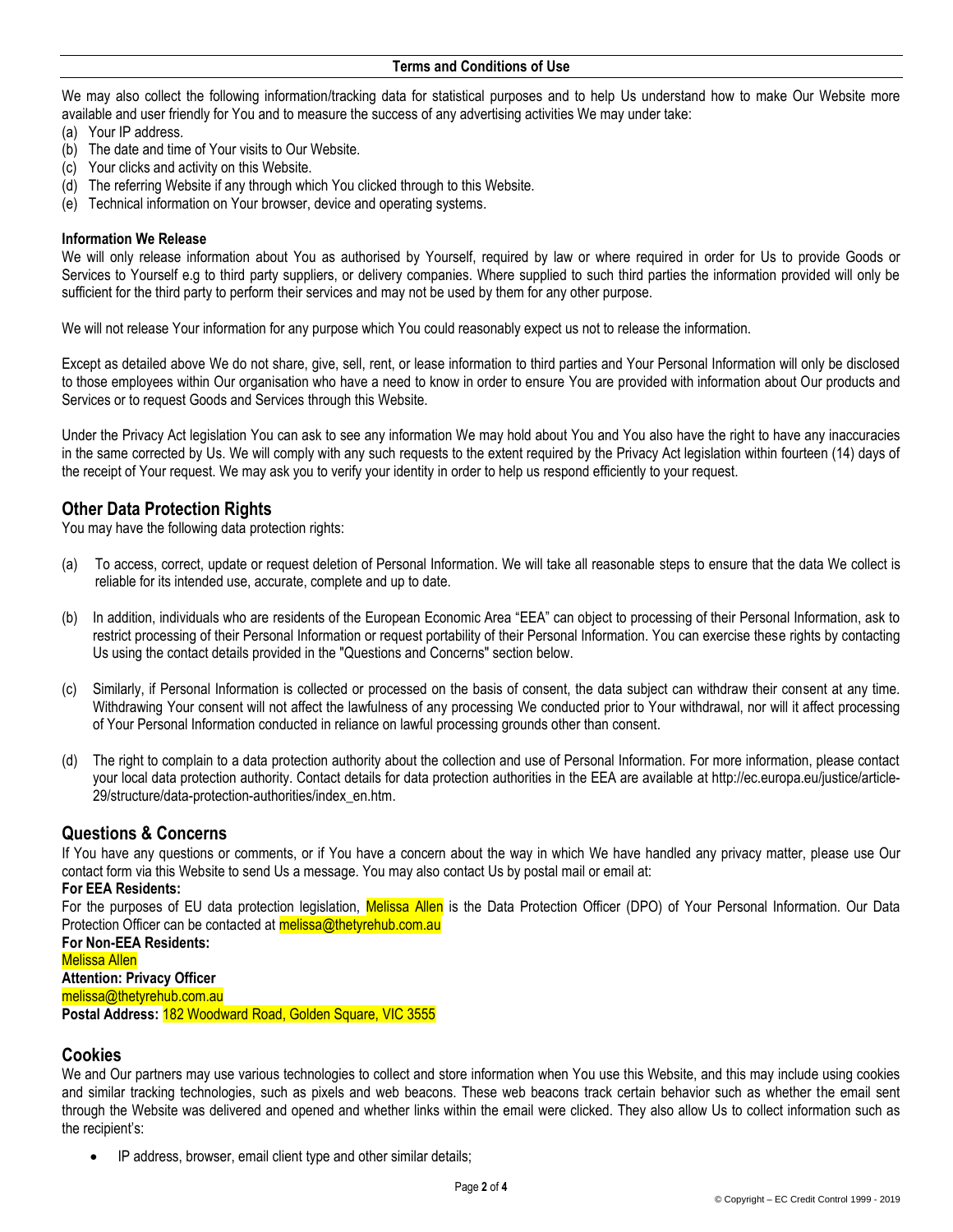- Tracking of Website usage and traffic;
- Reports are available to Us when We send an email to You, so We may collect and review that information.

These cookies **do not read Your hard drive** but may be stored on Your hard drive to enable Our Website to recognise You when You return to the same.

# **Mailing Lists**

If at any time You are on a mailing list of Ours then You may request to be removed from the same and We will comply with Your request if there is no unsubscribe button provided then please contact Us with Your request using the "Contact Us" section of this Website.

## **Returns, Damaged or Defective Goods**

Our policy in relation to Returns, Damaged or Defective Goods shall be as specified in Our standard Terms and Conditions for the supply of Goods and Services. We shall not accept returns for change of mind or if You make a wrong decision unless due to our negligence or incorrect information supplied by Ourselves.

## **Copyright and Trademarks**

The contents of this Website are at all times the copyright or trademark property of either Ourselves, Our suppliers or linked third parties and You may not distribute, reproduce, display, publish any trademark or other content of this Website for any purpose whatsoever without the prior written approval of Us, Our suppliers or linked third parties (each as applicable). Furthermore You agree to indemnify Us against any claims, costs, damages or losses incurred by Us should You fail to comply with this clause.

### **Advertisers and Linked Sites**

The display on Our Website of any advertiser or the provision of a link to third party Websites does not constitute Our endorsement of either the advertiser or third party provider or any of their Website content or business practices. As We do not have any control of the content of any third party Websites, access to such Websites is at Your sole risk and We recommend that You thoroughly review the terms and conditions of use and the Privacy policies of any third party Website immediately once You access such a Website.

We shall accept no liability in regards to any dealings, promotions or activities between Yourself and advertisers or third party providers.

### **Specifications and Information**

Specifications and information provided on this Website are given in good faith based on Our knowledge, experience, or information provided to Us by manufacturers and/or suppliers, or derived from sources believed to be accurate at the time the information is received by Us, therefore it is recommended if You have any concerns as to the suitability of Goods or Services provided through this Website in respect of the use of the Goods or Services or their suitability for a particular use that You contact Us or seek external professional opinion.

You acknowledge and accept that colours of items displayed on the Website may not reflect the true and actual colour of such items as this may be affected by external influences such as the quality of images supplied to Us for use, or the quality, age or settings on Your monitor. If colour is a major factor in Your decision making We recommend You contact Us before purchase.

# **On-Line Ordering**

Display on this Website does not guarantee the availability of any particular Good(s) therefore all orders placed through this Website shall be subject to confirmation of acceptance by Us. Orders for Services shall be subject to confirmation of suitable timeframes between You and Ourselves for provision of the Services.

### **Continuous Service**

Due to the inherent nature of Websites We cannot guarantee uninterrupted or continuous availability of this Website and You accept that the Website may also be unavailable from time to time for maintenance or scheduled upgrades. Where able We shall give You advanced warning of the same. We shall accept no liability in relation to Website downtime whether scheduled or otherwise.

# **Termination of Use**

These terms and Your access to Our Website may be terminated by Us (at Our sole discretion) at any time without notice or any requirement to give You a reason why. In the event of termination under this clause We shall have no liability to You whatsoever (including for any consequential or direct loss You may suffer).

### **Jurisdiction**

This Website (excluding any linked third party sites) is controlled by Us from Our principal business premises in Australia. Our servers are located in Bendigo and a so Your information may be transferred to, stored, or processed in **Bendigo** Bendigo Bendigo Bendigo countries around the world to the extent permitted by the Website. As each country has laws that may differ from Australia, by accessing this